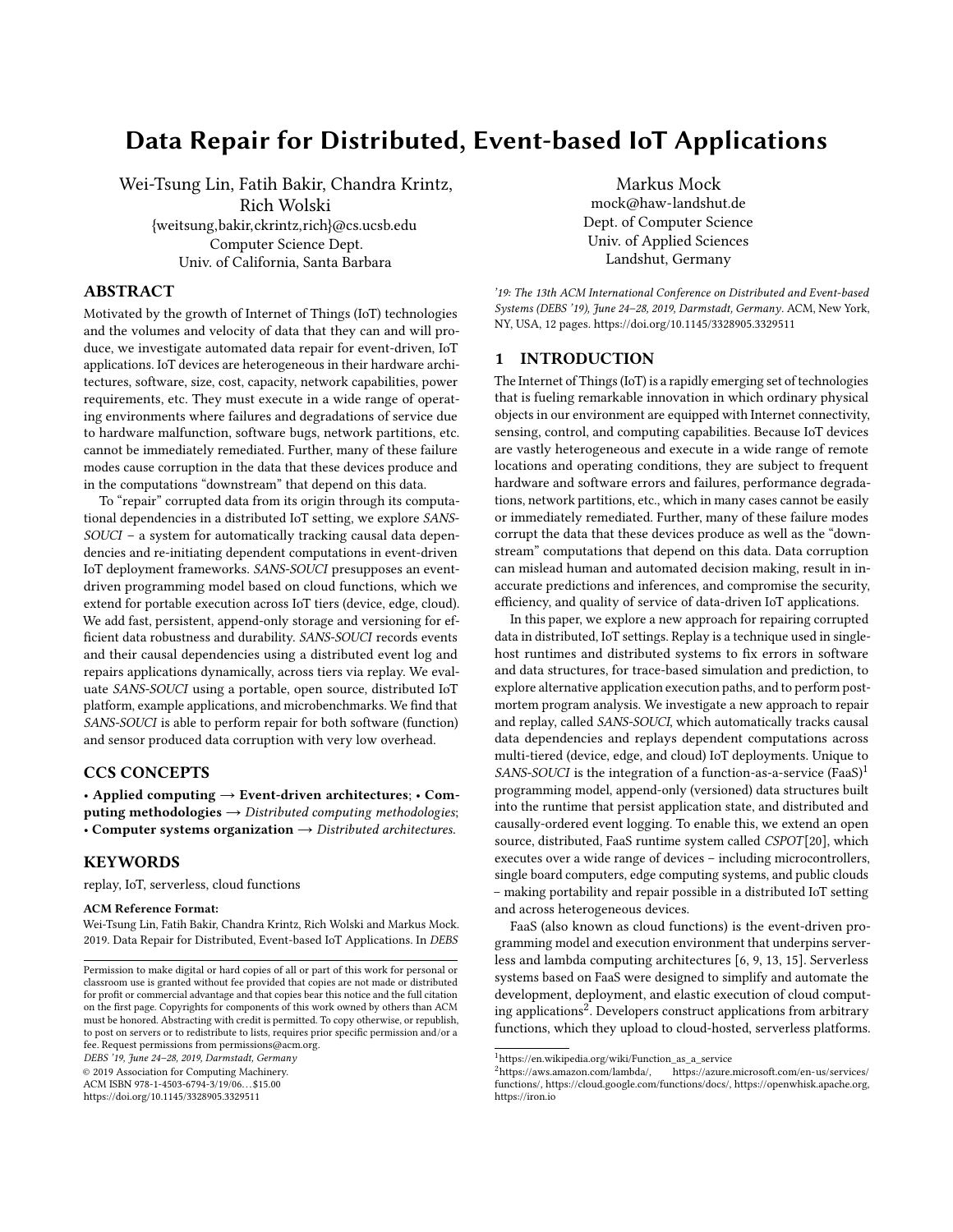These platforms link functions to cloud services and trigger their execution in response to service events (e.g. datastore updates, notifications, queue posts, API requests, etc.). These frameworks do not define specific storage abstractions for persisting state – instead they enable event-driven execution, automatic scaling, and access to cloud services (via programmatic interfaces exported via cloud software development kits (SDKs)).

CSPOT integrates an append-only storage abstraction into the FaaS platform for data durability and robustness, which functions use to persist application state. SANS-SOUCI builds upon and extends this versioned storage abstraction to simplify and facilitate data repair and replay. In particular, SANS-SOUCI couples this persistent storage with distributed event logging to track events, function invocations, and causal dependencies among events in multifunction serverless applications. Causal order is a partial order on the events in a distributed application that can be induced from observing internal events and messages between functions [\[8\]](#page-11-6). A number of event logging and profiling services are provided by serverless platforms  $[10, 11, 19]^3$  $[10, 11, 19]^3$  $[10, 11, 19]^3$  $[10, 11, 19]^3$  $[10, 11, 19]^3$ .

SANS-SOUCI combines these features to maintain a history of transactions (up to a programmer-specified or device capacity maximum), which it uses to repair persistent data structures and reinitiate dependent computations. It uses this history to update corrupted data structures with corrected values at the historical point in time at which corruption occurred, and replays all causally dependent computation from that point forward. For example, if a network partition causes disruption in the production of sensor data, an application might instead forward interpolated, repeated, or error values (e.g. −1) to subscribers to mask the interruption. Subscribers downstream might use the values for analysis (e.g. prediction and classification). SANS-SOUCI can repair the historical data for the sensor when it comes back online, and automatically replay any dependent analysis functions.

For robustness in the presence of partial failures (common in distributed systems), SANS-SOUCI is also unique in that it maintains append-only semantics as it implements repair. That is, it does not "update-in-place" corrupted data, but rather it generates a new set of uncorrupted appends that occur (logically) after the corrupted dependencies. After a repair is complete, however, an application considering the most recent appends to a set of persistent data structures will "see" only the repaired data.

We integrate SANS-SOUCI into CSPOT and evaluate it using multi-tier IoT deployments, applications, and benchmarks. We find that SANS-SOUCI is able to perform repair for corruption produced by either software (function) or sensor data errors with very low overhead. The contributions that we make with this work include

- a new robust and distributed programming capability that allows data to be replaced at an arbitrary point in an application's state update history causing an automatic repair of all dependent state,
- a description of the implementation of this capability that is portable across all devices – from microcontrollers to public clouds – in an IoT setting, and
- an evaluation of this capability that is based on a combination of distributed IoT applications and microbenchmarks. Our

results show that the SANS-SOUCI can achieve effective data repair while introducing overheads typically less than 10%.

We next discuss the SANS-SOUCI design and use cases, and describe its abstract functionality with an example. We then overview the CSPOT system, and discuss how we extend the system to facilitate data repair and replay (Section [3\)](#page-3-0). We present our results in Section [4,](#page-7-0) discuss related work (Section [5\)](#page-10-0), and conclude (Section [6\)](#page-11-10).

# 2 SANS-SOUCI

SANS-SOUCI is a new approach and system for repairing corrupted data in distributed, IoT applications. It automatically tracks causal data dependencies and replays dependent computations across multi-tiered (device, edge, and cloud) IoT deployments. To enable this, SANS-SOUCI combines functions-as-a-service (FaaS) for the event-driven system, append only data structures for persisting application state durably, and distributed, causal dependency tracking for efficient replay. Although each of these features are well understood distributed systems concepts, their combination reveals a rich set of design trade-offs that motivate this exploration.

In its typical form, FaaS is a programming, deployment, and event-driven execution model in which developers construct applications from arbitrary functions and upload them to cloud-hosted runtime systems. The model restricts function implementations to facilitate simplicity, scale, and fine-grained, isolated multitenency. In particular, functions are stateless, non-addressable, and must execute within resource constraints (e.g. time and memory limits). FaaS runtimes, referred to as serverless platforms, link functions to other cloud services and trigger their execution in response to service events (e.g. datastore updates, notifications, queue posts, API requests, etc.). Functions communicate and share data with other functions only through shared cloud services or via function call arguments. Examples of FaaS frameworks and serverless platforms include Amazon Web Services (AWS) Lambda Azure Functions, Google Cloud Functions, IBM OpenWhisk, and Iron.io.

SANS-SOUCI combines FaaS with versioned persistent storage and causal event tracking to simplify and expedite data repair and function replay. Because most serverless platforms and FaaS frameworks do not define specific storage abstractions for functions, functions persist state via remote cloud services (e.g. AWS Simple Storage Service (S3), AWS DynamoDB streams, OrpheusDB [\[7\]](#page-11-11)) that are programmatically accessible via SDKs. Similarly, event tracking (with and without causal dependencies) is also possible via cloud services such as AWS Cloudwatch and XRay, GammaRay [\[11\]](#page-11-8), and Dapper [\[19\]](#page-11-9), among others.

Although it is possible for SANS-SOUCI to use these services for its implementation (e.g. by combining AWS Lambda, DynamoDB Streams, Cloudwatch, and XRay), in this paper, we overlay SANS-SOUCI on CSPOT, an open source FaaS framework, which we sketch in section [3.](#page-3-0) CSPOT is a distributed FaaS system that executes over heterogeneous devices and clouds, facilitating portable FaaS deployment and support for IoT applications and settings. CSPOT provides append-only persistent storage as built-in data structures that functions access directly to manipulate application state. It does so to ensure durability through eventually consistent replication. CSPOT also implements causal dependency tracking as part of its distributed logging system.

<span id="page-1-0"></span><sup>3</sup>[https://aws.amazon.com/cloudwatch/,](https://aws.amazon.com/cloudwatch/)<https://aws.amazon.com/xray/>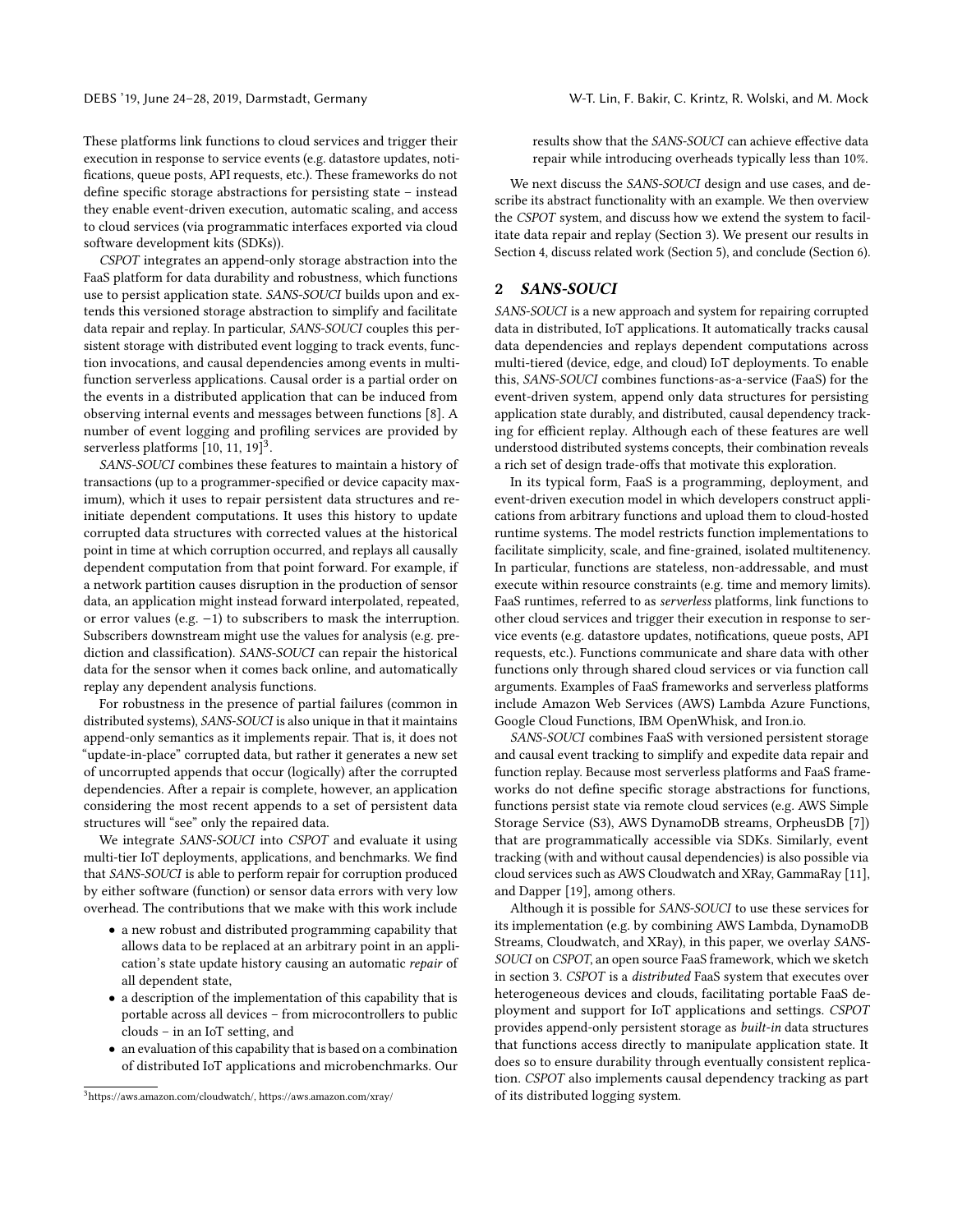SANS-SOUCI uses the histories of persistent storage updates and their causal relationships to update corrupted or approximated data structures with corrected values at the historical point in an applications state update sequence at which they occurred. It then replays all dependent computation from that point forward. To ensure robustness to partial failures, SANS-SOUCI performs this update and replay (of causally dependent functions) using appendonly semantics (versus update-in-place).

# 2.1 Use Cases

We envision three primary use cases for such data repair capabilities in IoT deployments. The first is to correct downstream historical results when a faulty sensor or data source (that has been issuing "bad" data) is repaired, and some data correction for the data that has been produced is available. One such real-world example is a misconfigured microclimate monitoring system, in which a subset of temperature sensors are configured to report Celsius rather than Fahrenheit as specified and required by the deployment. Such errors are commonly detected post deployment, after the data has been consumed by downstream analytics applications. SANS-SOUCI is able to correct the misconfigured readings and the downstream computations in situ – without stopping the deployment, gathering the data to a centralized location, cleaning it, and then redeploying it and the applications that use it.

The second use case is a debugging, exploration, and experimentation utility for deployed IoT applications. In a tiered IoT setting in which small sensor/actuator devices communicate with more powerful edge computing and storage devices, private clouds, or public clouds, computation and data are often distributed throughout the deployment. To experiment with or debug new computational methods (e.g. improved analytics) it is often inconvenient (or impractical) to create a parallel deployment. SANS-SOUCI uses replay to propagate data repair throughout the deployment making it possible to change specific computational components and then to observe the results and also to roll back such changes.

The third use case is to manage the arrival of late, but correct, data. As another real-world example, an IoT deployment might in-corporate meteorological data from the CIMIS<sup>[4](#page-2-0)</sup> network of weather stations. CIMIS publishes data on 5-minute intervals, but it does so retroactively, once every hour. The deployment itself expects data every 5 minutes. Existing applications generate an interpolation of the previous hour's CIMIS data every 5 minutes for the downstream components of the application to use immediately. SANS-SOUCI can "repair" the interpolations once the CIMIS data arrives at the top of the next hour.

Thus, the "corruption" that SANS-SOUCI is designed to repair covers several IoT use cases in which data gathered in the past can be replaced with better or more useful data in the future. Moreover, SANS-SOUCI can propagate the effects of those replacements throughout a distributed deployment.

# 2.2 SANS-SOUCI Data Repair

To effect a repair, SANS-SOUCI depends on the following properties.

• It must have access to all the program state that is used as input by any function that is casually dependent on the target of the repair at the time the target was initially produced.

<span id="page-2-1"></span>

Figure 1: Data repair example. Application state is stored in persistent, append-only data structures (SENS, MODEL, and PRED) on 1+ hosts; each version has a sequence number (SeqNo). (a) shows the state after the first sensor element arrives; (b) shows the state after a second sensor element.

- It must be able to reproduce the order of execution (i.e. the causal execution order) of the functions that take this state as input.
- The functions must be side effect free so that their replay depends only on the program state visible to SANS-SOUCI .
- The repair itself cannot overwrite any of the previous program state that will be used as function input during replay before it is used.

### An Illustrative Example

We overview the repair process via an example of the first use case above using a common prediction (or classification) streaming workflow. The example applies a trained model to each new datum that arrives from a sensor and produces a prediction. In the example, the programmer (or automatic service on her behalf) identifies an error in the model and produces a new version of it with the error corrected. She/it then initiates a repair to update the previous version and replay all previous predictions that depended upon the original "bad" value.

The example application has three data structures called SENS, MODEL, and PRED as depicted in Figure [1](#page-2-1) (a). All data structure is persistent and append-only (i.e. each has multiple versions); the tail of each (i.e. the most recent version) holds the current state of the structure. Each version is identified via a sequence number (SeqNo). These data structures are persisted to disk and thus reside on a particular host. Data structures that make up an application can be on the same or different hosts. Functions access local data structures directly and remote data structures via messaging.

Periodically, the application receives sensor data, which it appends to SENS. The append triggers a function, fSENS, which reads from the tail of MODEL to retrieve the most recent prediction model. The function applies the model to the newly arrived data and produces a result (a prediction), which it writes to PRED. We refer to data structure reads as Gets and writes as Puts.

Dependent events are written to a local log as part of execution of the application. SANS-SOUCI records when data is appended, when the tail of the data structure is accessed, and when functions are executed (fired). It also records the causal dependencies with sequence numbers. In this case, there are two such dependencies

<span id="page-2-0"></span><sup>4</sup>[https://data.cnra.ca.gov/dataset/cimis-weather-station-data](https://data.cnra.ca.gov/dataset/ cimis- weather- station- data)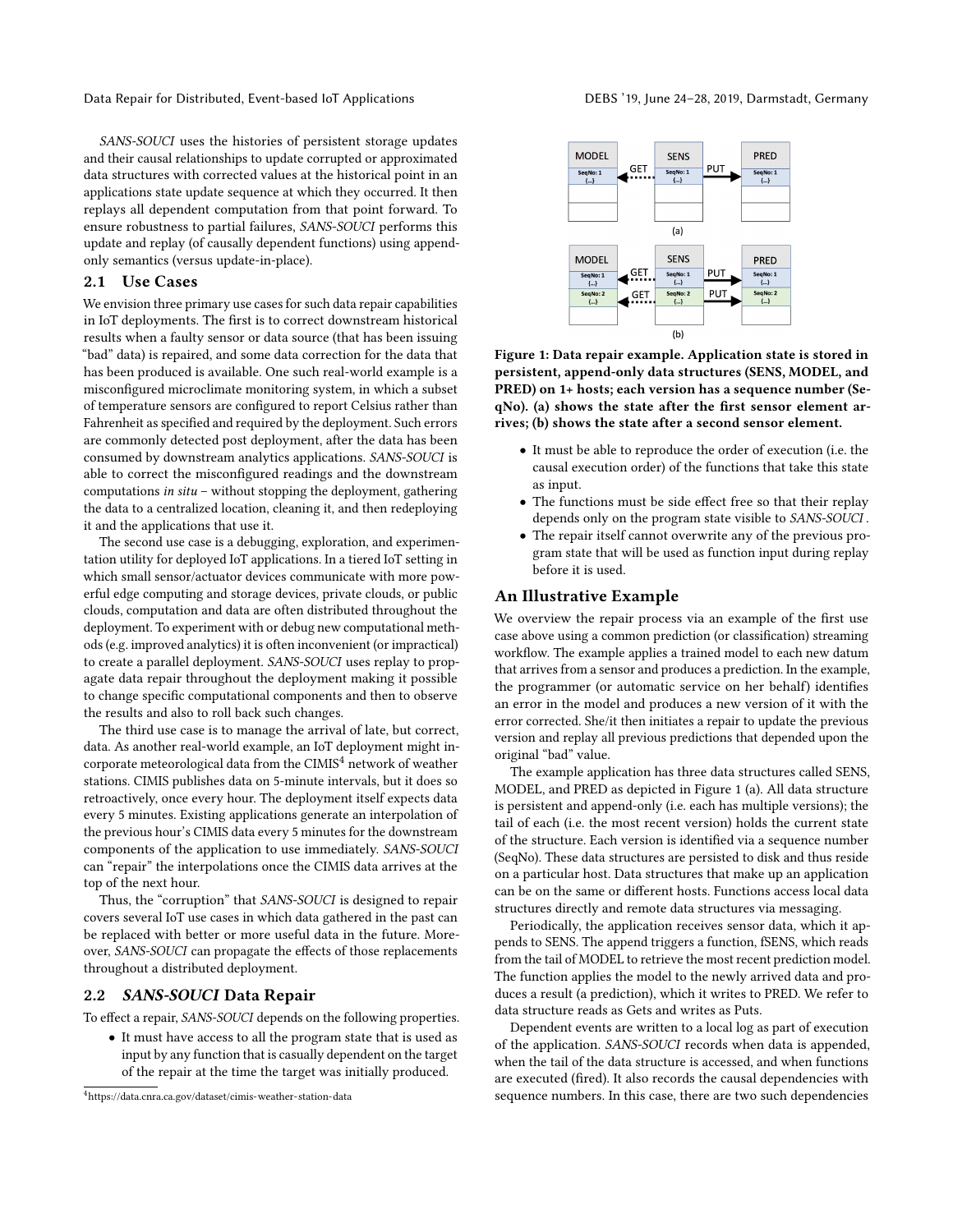<span id="page-3-1"></span>

Figure 2: During repair SANS-SOUCI constructs shadows for dependent data structures to perform the repair. MODEL SeqNo 1 is repaired directly; its dependencies (marked in red) are repaired via replay.

(sequence numbers are specified in parentheses): (i) SENS(1) Get  $MODEL(1)$ , and (ii)  $SENS(1)$  Put  $PRED(1)$ .

When the programmer realizes that the MODEL has a bug, she appends the new model to the MODEL data structure. The next time a SENS value arrives, it will use the new MODEL as shown in (b) in the figure. The updates in the system that result from this event are shown in green. The new dependencies appended to the log are (i) SENS(2) Get MODEL(2), and (ii) SENS(2) Put PRED(2).

The programmer then also initiates a repair to fix PRED(1) via the SANS-SOUCI API, passing in the new value and sequence number of the version in need of repair (SeqNo 1 in this case). To effect the repair, SANS-SOUCI first requests the logs from all hosts and merges them into a total order. SANS-SOUCI uses this merged log to identify

- the chains of data dependencies (i.e. Puts and Gets) rooted at the target that must be updated, and
- a correct execution order of functions that will be "replayed" to generate these updates.

We refer to the dependency tree rooted at the repair as the "repair graph." For current commercial cloud functions implementations such as AWS Lambda, Azure Functions, and Google Cloud Functions (and also for CSPOT), each function has exactly one antecedent in a causal ordering. As a result, the current implementation of SANS-SOUCI generates repair graphs that are trees. We discuss relaxing this restriction in Section [3.2.](#page-6-0) SANS-SOUCI generates the repair graph via a scan of the merged log.

SANS-SOUCI creates a shadow data structure for each data structure impacted by the repair as depicted in Figure [2.](#page-3-1) Versions in red are those marked as dependent in the repair graph. It then copies elements from the original structure to the shadow from the first element up through the element prior to the start of the repair. It then appends the repaired values that the user has passed in. As part of this append, SANS-SOUCI retriggers any functions (fSENS in this case) that implement dependent Gets. Note that SANS-SOUCI only re-fires functions that also perform writes (i.e. Puts) on persistent data structures (i.e. perform state updates) because those without writes have no impact on global, shared state. This process continues as SANS-SOUCI traverses the repair graph.

The Puts and Gets in replayed functions use the shadow versions of the data structures and the sequence numbers passed in by SANS-SOUCI. To enable this, SANS-SOUCI replaces API calls that read data structures with those that read specific sequence numbers, and those that read and write data structures with those that that target a shadow data structure during replay. The application functions execute concurrently with the repair without interruption using the original data structures.

SANS-SOUCI copies any remaining values (those independent of the repair), after (or interleaved with) the repair, from the original to the shadow. It then synchronizes the shadow and original (pausing the application briefly) and performs a rename so that the application uses the shadow (i.e. the shadow becomes the original, for use by applications and the next repair, if any) and the original is garbage collected. We next describe the details of this process and provide the intuition behind our design decisions.

## <span id="page-3-0"></span>3 IMPLEMENTATION

To evaluate SANS-SOUCI, we have developed an implementation for CSPOT – a portable serverless application platform. In this section, we describe this first implementation of SANS-SOUCI in terms of CSPOT's features and modifications to CSPOT that SANS-SOUCI requires. We believe that this exposition helps to illustrate both the advantages of FaaS and serverless systems in an IoT setting and some of the challenges that future systems (and future implementations of SANS-SOUCI) may encounter.

#### 3.1 Background: CSPOT Implementation

CSPOT implements a set of lightweight abstractions specifically to support "Functions-as-a-Service" across a spectrum of device scales. Thus, it is possible to run the same CSPOT application code, without modification, on microcontrollers, edge devices and edge clouds, private clouds, and public clouds. It is also designed to support distributed FaaS applications in which application components may trigger functions on remote hosts that are running CSPOT as well. Finally, CSPOT is similar to other serverless application platforms in that the functions are triggered by events and run (when triggered) in isolated Linux "containers"<sup>[5](#page-3-2)</sup> (on hosts where containers are available). On microcontrollers without support for memory isolation, all CSPOT functions must belong to the same trust domain.

To support distributed FaaS applications, CSPOT defines an intrinsic, low-level append-only data structure termed a WooF – Wide-area Object Of Functions. To aid with application robustness and data integrity, computations (which must be executed in CSPOT functions) can only be initiated as "handlers" that are triggered by an append operation to some WooF. WooFs are persistent with respect to system power down and handlers must be stateless. Thus, at any given moment in a CSPOT application execution, it is possible to restart an CSPOT application using the current application state stored in the application's WooFs.

There are three abstractions in CSPOT:

- Namespaces which separates the storage and functions in an application. A namespace contains the hostname and the path to the directory where data is stored and functions are executed.
- Wide Area Objects of Functions (WooFs) which are persistent, append-only memory objects for data persistence and
- Handlers which are stateless functions that are triggered when data elements are appended to WooF.

<span id="page-3-2"></span><sup>5</sup>[https://en.wikipedia.org/wiki/LXC,](https://en.wikipedia.org/wiki/LXC) [https://linuxcontainers.org,](https://linuxcontainers.org) [https://www.docker.](https://www.docker.com) [com](https://www.docker.com)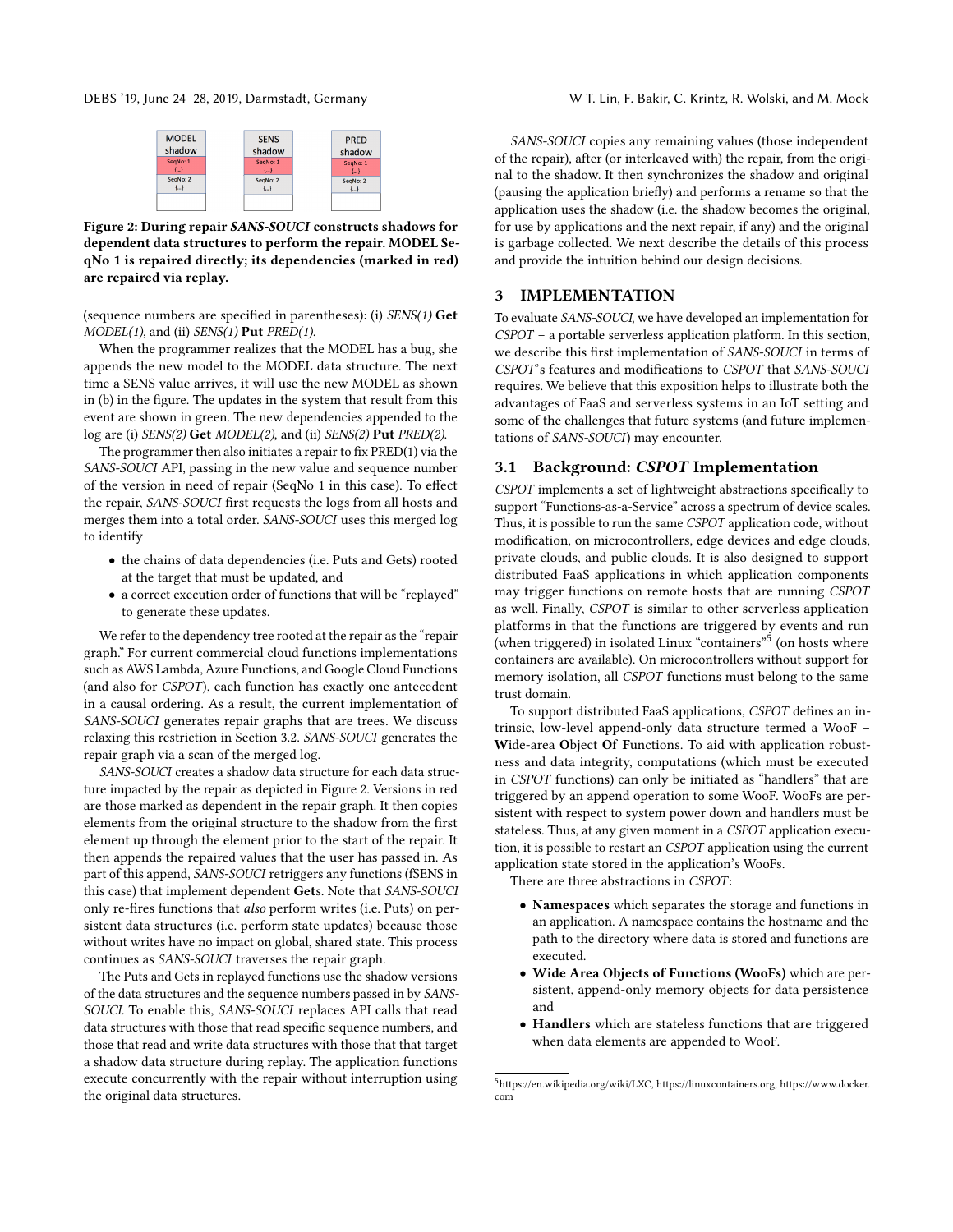An CSPOT application can be hosted on multiple physical or virtual hosts. Each host contains one or more namespaces. All CSPOT objects are addressed by URI (Universal Resource Identifier). In the case where accesses are within a single namespace, the CSPOT runtime system implements them directly. When accesses cross namespaces, the access is implemented via network Remote Procedure Call. Thus, an CSPOT programmer can implement both locality (by co-locating WooFs and handlers in the same namespace) and distribution (by siting namespaces on separate machines). However the CSPOT APIs are consistent throughout the application.

Currently, CSPOT exposes four such APIs;

- WooFCreate(woof\_name, element\_size, history\_size) which creates a WooF append-only storage within a namespace,
- WooFPut(woof\_name, handler\_name, element) which puts an element to a WooF. If an optional handler\_name is specified, the host of WooF will trigger the function handler after the element is put.
- WooFGet(woof\_name, element, seq\_no) which gets the element corresponding to the sequence number.
- WooFGetLatestSeqno(woof\_name) which returns the latest sequence number of the WooF.

The parameter woof name in these APIs is a URI that encodes the network addressable location of a namespace and an object within that namespace. A WooFCreate() call creates a WooF with finite number of elements each having a fixed element\_size. Either an external application client or CSPOT handlers use WooFPut() to append new elements to one or more WooFs and WooFGet() to get an element (that was previously appended) from a WooF. Each element in a WooF is assigned a sequence number when successfully appended. The sequence number is unique in a WooF. WooFGetLatestSeqno() returns the latest successfully appended element's sequence number from a WooF. While sequence numbers increase indefinitely, the space occupied by a WooF is managed as a circular buffer of finite size (specified when the WooF is created). Thus only a fixed history of data values (indexed by sequence numbers that do not reset) are available at any given moment.

As indicated previously, only a call to WooFPut() (either by an external client or a handler) which appends a data item to a WooF history, can trigger a subsequent handler computation. The current release of CSPOT supports both C-language and Python bindings. In this work, we use the C-language bindings to implement SANS-SOUCI and to evaluate its performance (cf Section [4\)](#page-7-0).

The CSPOT runtime system also maintains an internal append-only event log in each namespace<sup>[6](#page-4-0)</sup>. The namespace log is used directly to record state updates (WooF appends) and to trigger handlers. That is, when a call to WooFPut() creates a state update that specifies a handler to trigger, the caller appends the event to the end of the namespace log. Threads running within containers associated with the namespace synchronize on the tail of the log and race to "claim", and then execute, a newly added handler.

In the current release of CSPOT, only events describing handler triggers, and their eventual claims by container threads are logged.

<span id="page-4-2"></span>

Figure 3: CSPOT namespace log events from the Sensor repair example.

SANS-SOUCI modifies this CSPOT implementation to include additional log event types for its dependencies (e.g. Put and Get).

All CSPOT namespace log events carry identifiers for the namespace, the object within the namespace, the "cause" namespace that originates the event, and the object within the cause namespace (implemented as hashes). Thus, within a namespace, the namespace log directly records causal order. This log-based runtime system organization is in contrast with commercial FaaS and serverless platforms where event logging relies on a statistical sampling of CPU program counter values (e.g. AWS X-ray<sup>[7](#page-4-1)</sup>). In CSPOT, the causal ordering is directly recorded and not reconstructed after the fact via sampling. Because it is not generated from samples, SANS-SOUCI can use the CSPOT runtime log to implement correct application replay.

When a WooFPut() is called with handler\_name specified, the namespace logs a TRIGGER event. If the WooFPut() call does not have handler\_name specified, a SANS-SOUCI APPEND event is logged instead. When WooFGet() is called, a SANS-SOUCI READ event is logged and when a WooFGetLatestSeqno() is called, a SANS-SOUCI LATEST\_SEQNO event is logged. The CSPOT API requires the programmer to implement a read of the current tail of a WooF as a call to WooFGetLatestSeqno() that returns a sequence number followed by a call to WooFGet() specifying the element from the WooF to retrieve. In this way, it is possible to implement applications that do not require strong consistency. Finally, when a thread claims a TRIGGER event, it appends a TRIGGER\_FIRING event (atomically). Thus, each thread within a namespace container can determine which handlers have yet to be claimed.

On systems supporting virtual memory, the CSPOT namespace log and all WooFs are implemented using memory-mapped files. Thus, the system is capable of very low latency function dispatch compared to commercial counterparts.

<span id="page-4-0"></span><sup>&</sup>lt;sup>6</sup>Note that the namespace log is logically a WooF with elements that describe events but because CSPOT uses the namespace log to implement handlers for WooFs the log is implemented separately to avoid a circular dependence.

<span id="page-4-1"></span><sup>7</sup><https://aws.amazon.com/xray/>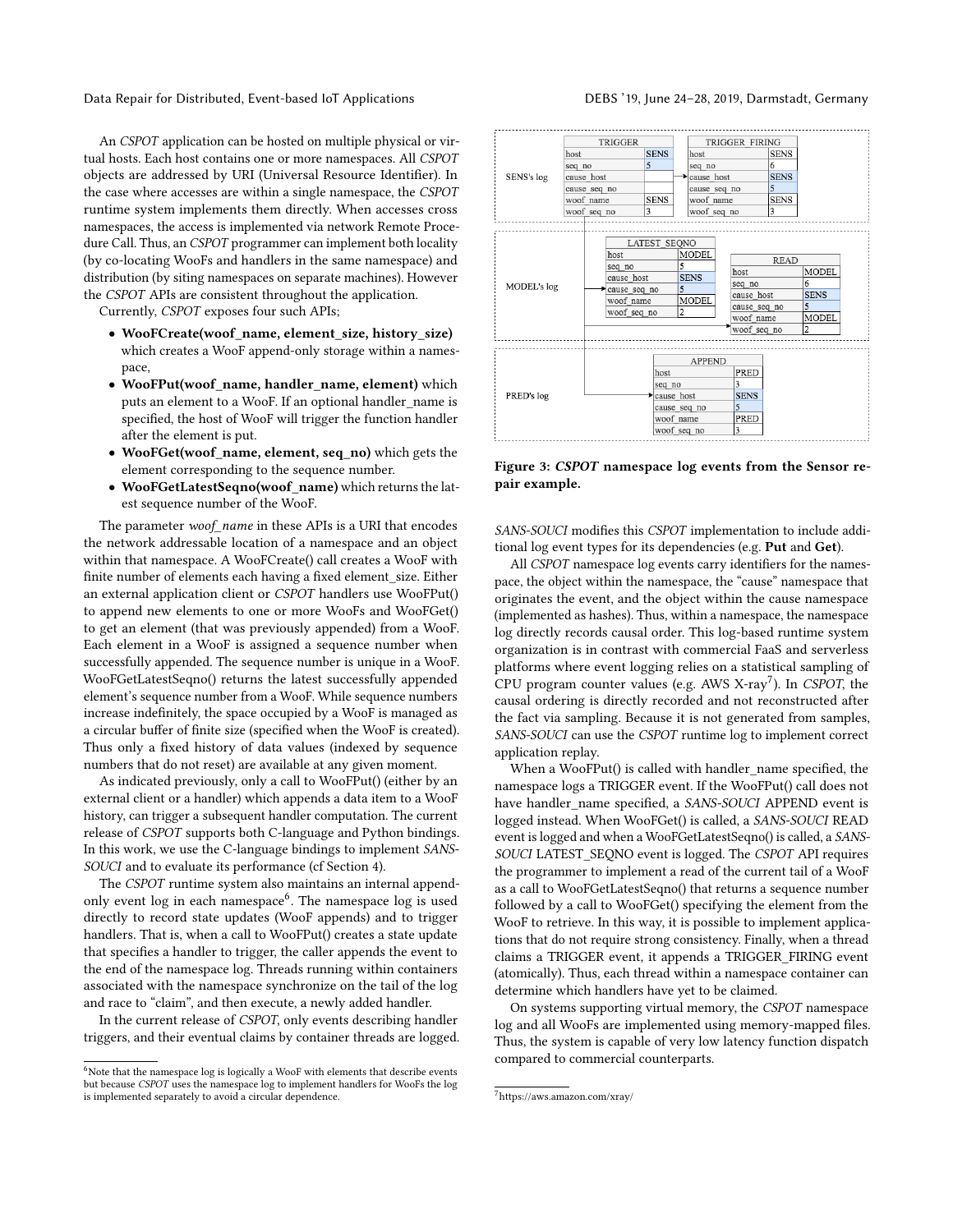Listing 1: Log merging algorithm

```
merge_log (logs):
 pending =events = []g \, \text{lobal}\_ \, \text{log} = []
  for log in logs:
    for event in log:
      append ( events, event)
  while ! empty ( events ) and ! empty ( pending ) :
    for event in events:
      if cause_event(event) in global_log:
        append (global_log, event)
      e l s e :
        append (pending, event)
      remove ( events, event)
    for event in pending:
      if cause_event(event) in global_log:
        append ( global_log, event)
        remove (pending, event)
cause_event (event):
    r et urn event -> cause_host,
      event -> cause_seqno
```
# <span id="page-5-2"></span>3.2 SANS-SOUCI Implementation for CSPOT

An CSPOT log is only local to its namespace. SANS-SOUCI implements a system for gathering and merging the runtime logs from all namespaces used by an application, preserving the causal dependencies globally. Listing [1](#page-5-0) shows the log merging algorithm. The algorithm is  $O(n \times log n)$  in the total number of events; it keeps event lists in search trees to facilitate causal dependency lookup.

SANS-SOUCI's global log, once generated, contains a correct total order of all application events that have occurred and the storage locations (in WooFs) that are associated with the triggering of those events. The size of the CSPOT logs, which is a tunable parameter, determines the length of this global history. Consider the application shown in Figure [1,](#page-2-1) for example, and assume that MODEL, SENS, and PRED are implemented as three separate CSPOT WooFs hosted in three different namespaces. When a new element SENS(2) is put into WooF SENS, CSPOT logs a TRIGGER event and triggers the handler function (fSENS) to calculate the prediction. The handler first calls WooFGetLatestSeqno() to get the latest sequence number of WooF MODEL, and then calls WooFGet() to get the latest model parameters with that sequence number. Finally, the handler uses these model parameters to calculate the prediction and puts PRED(2) to the PRED WooF without triggering a handler. This process generates five events, as shown in Figure [3.](#page-4-2)

Note that SANS-SOUCI only uses a global log to build a repair graph when applications are distributed (e.g. when the application comprises WooFs from more than one namespace). Otherwise, it uses the local namespace log for the namespace containing the application state. In either case it uses the CSPOT TRIGGER and APPEND events to identify Put dependencies, it adds READ events to identify Get dependencies, and LATEST\_SEQNO events to capture accesses to WooF tails. We refer to this latter event as a Sync dependency.

Using either the global log (or the local log in case of a single namespace), SANS-SOUCI creates shadow WooFs for all WooFs that contain data that is causally dependent on the data being repaired. SANS-SOUCI copies all the previous values from these original

<span id="page-5-1"></span>

Figure 4: An example of a shadow WooF

WooFs (up to the length of the preserved history) that occur before the target of a repair to the shadow. The repaired value is then inserted with the correct sequence number by replaying the event handler used in the original put with the shadow as the target.

Figure [4](#page-5-1) shows a simple example of shadow construction. In the example, Original(3) is the target of repair and Original(5) is a downstream put caused by Original(3). To repair the history, SANS-SOUCI first creates a shadow with the same capacity of the original WooF. All the elements from the earliest sequence number in the original WooF history to the last element before Original(3) are copied to the shadow, and then SANS-SOUCI waits for the arrival of the new value of Original(3). After the new element to replace Original(3) is appended, SANS-SOUCI copies the intervening element Original(4) up to the next downstream element Original(5) from the original WooF. Once the intervening element is copied, the value of Original(5) which is produced by the function consuming Original(3) as input is appended at the correct place in the shadow history. Finally, after all elements are repaired and the remaining elements are copied from the original WooF, the shadow replaces the original WooF (via a rename) and the repair is complete.

#### Space Optimization

SANS-SOUCI replays Put and Get dependencies directly when constructing a shadow. However, when a Sync dependency is identified, SANS-SOUCI creates a separate mapping of the event's seq\_no and the correct sequence number in the history that was returned when the application used the "current" latest sequence number in its original execution.

This contextualization is necessary to effect a space-saving optimization. SANS-SOUCI constructs the shadow in one pass without making a complete copy of all program state. Instead, it shadows only the state that is causally dependent on the data being repaired. Thus, it builds the shadow only by appending data that is dependent on either data occurring previously in the shadow or state that is unshadowed (i.e. state that contains no appends that are causally dependent on the data being repaired).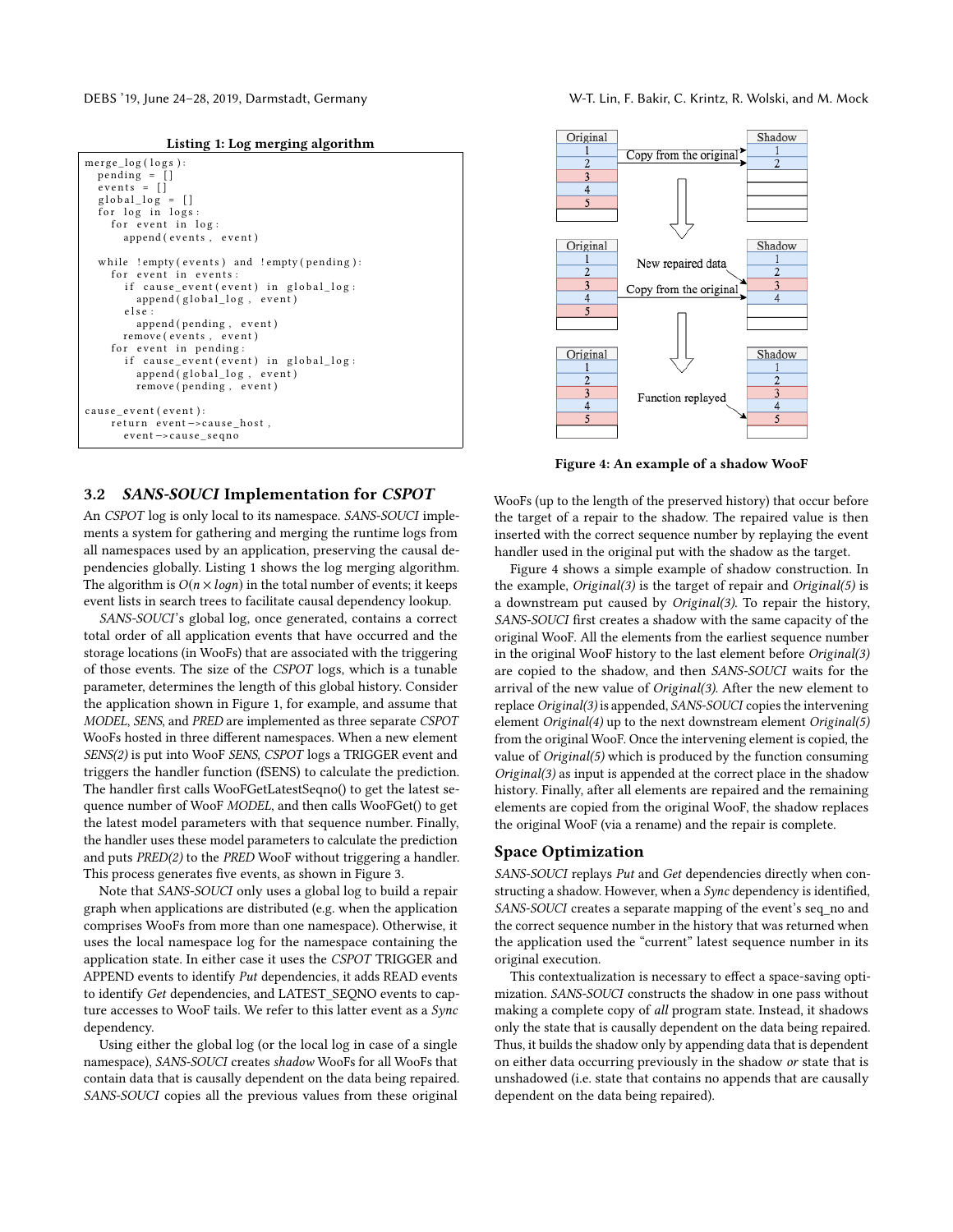In either case, a Get dependency is correctly satisfied because it is identified by WooF and sequence number (either in the shadow or in the uncopied state). The "latest" sequence number is likewise correct if it refers to the shadow. However when a put to the shadow depends on the latest sequence number in state that does not require repair (is unshadowed) this latest sequence number is current to the application and not with respect to the application's history. Thus, the Sync dependency represents a space-saving optimization opportunity because it allows SANS-SOUCI to avoid a complete copy of all previous program state into a shadow. However it requires extra "bookkeeping" to ensure the correct contextualization.

# Total versus Causal Ordering During Replay

Note that the current SANS-SOUCI implementation generates a correct causal ordering in the repaired WooFs even though each namespace log records a specific total order of events in its namespace. It is possible, within a single namespace, to reproduce the total order that occurred, but we elected to forego this additional level of replay accuracy for two reasons.

First, it is only possible to make a total order guarantee within the context of a single namespace (i.e. as recorded by a single log). For applications spanning namespaces, no such guarantee is possible because CSPOT does not use a centralized log in a distributed deployment. However, it may be possible to make such a guarantee in a future implementation that uses a system such as Chariots [\[17\]](#page-11-12) to implement external consistency.

Secondly, even within the context of a single log (e.g. a single namespace) preserving the total order would not permit handler replay directly. That is, the current implementation of SANS-SOUCI literally refires CSPOT handlers during replay without further synchronization. It is possible that during the original program's execution, events generated by a single handler may have interleaved with events generated by other unrelated (but concurrently executing) handlers in the namespace. The namespace log correctly captures this interleaving but to reproduce it, each WooFPut() call in a handler would need to be synchronized with unrelated events in the log. The replay algorithm would need to pause (logically) after every put in every replayed handler, and determine whether non-dependent state (to reproduce the total order exactly) should be copied into the shadow prior to the next put. Because this additional synchronization would only be warranted for applications without cross-namespace dependencies, we felt it to be unnecessary overhead in an implementation of SANS-SOUCI for CSPOT .

Nonetheless, it is clear from our experience with the initial implementation of SANS-SOUCI that it may be possible to make stronger ordering guarantees when we consider implementing it for other FaaS platforms and runtime systems. The utility of such guarantees is the subject of our ongoing and future work.

# <span id="page-6-0"></span>Additional Challenges for SANS-SOUCI and IoT

This initial implementation of SANS-SOUCI for CSPOT exposes some important challenges for replay in an IoT setting. First, as described previously, CSPOT is like commercial FaaS systems in that it implements a model in which each state update has exactly one cause (each update is attributable to a single handler). This design feature makes causal ordering unambiguous and facilitates dependency tracking, but it is restrictive and can be cumbersome for the programmer. Often, one event is logically triggered either by any one or more antecedent events (the logical "or" of input dependencies) or by a complete set of input dependencies (the logical "and"). In an CSPOT application, the hapless programmer must encode these relationships explicitly in the handler logic rather than expressing them as a series of "guards" on handler triggers. However, more generally, this prototype of SANS-SOUCI does not need to address "joins" in the repair graph because CSPOT does not encode them (by design) in the application execution flow.

The careful reader will also notice that the current implementation logically may require a pause in application execution. First, if the application continues to execute while repair is taking place, it may trigger functions that create new dependencies on repaired data that is not captured in the current repair graph. If the implementation simply copies the state updates generated by these functions from the original to the shadow, the shadow will contain unrepaired dependencies. Thus, the implementation must lock the namespace and make a final "check" to determine if new state, dependent on repaired state, has been added by the application since the repair graph was generated. If it has, the repair can either complete while the namespace is locked, or the repair can be abandoned and retried thereby including the newly arrived dependencies in the repair graph. Also, if any of the original WooFs "wrap around" the circular storage abstraction, thereby overwriting needed history, the SANS-SOUCI repair will fail. There is also a moment at which the repaired shadow WooF must replace the original atomically. Lastly, while SANS-SOUCI uses append-only data structures itself, if the system fails during a repair these structures must be parsed so that the repair can continue from the point where it left off.

The prototype implementation does not address some of these synchronization issues. It does synchronize the replacement of the original WooFs with their shadows by locking the entire namespace during the rename. However it abandons the repair, unlocks, and retries if it detects dependencies that were not part of the repair graph at the start of the repair. Also it does not pause the application when it detects a wrap-around in the WooF or log storage space nor does it check to determine whether the state necessary to effect a repair is available before repair begins. Instead, it recognizes whether the needed sequence numbers are available "on the fly" and if it encounters needed-but-missing history, it correctly fails the repair without causing the application to fail. Thus, a replay could be indefinitely postponed in the prototype implementation.

Moreover, while it could continue a repair after mid-repair failure, we have not yet implemented the logic necessary to effect such a recovery. Thus, it removes all shadow state and restarts the entire repair process if it fails mid-repair. Finally, replay is eventually consistent across namespaces. It is possible to implement strong consistency but SANS-SOUCI will require a distributed commit protocol to replace WooFs with their shadows as a distributed transaction.

Note, also, that the SANS-SOUCI prototype generates each shadow using append-only updates in the same way that the original WooFs were constructed. As an alternative, it is possible to first copy all the unaffected elements from the original WooFs to the appropriate place in each shadow and then to "fill in the holes" using replay. We chose to preserve append-only semantics in the first prototype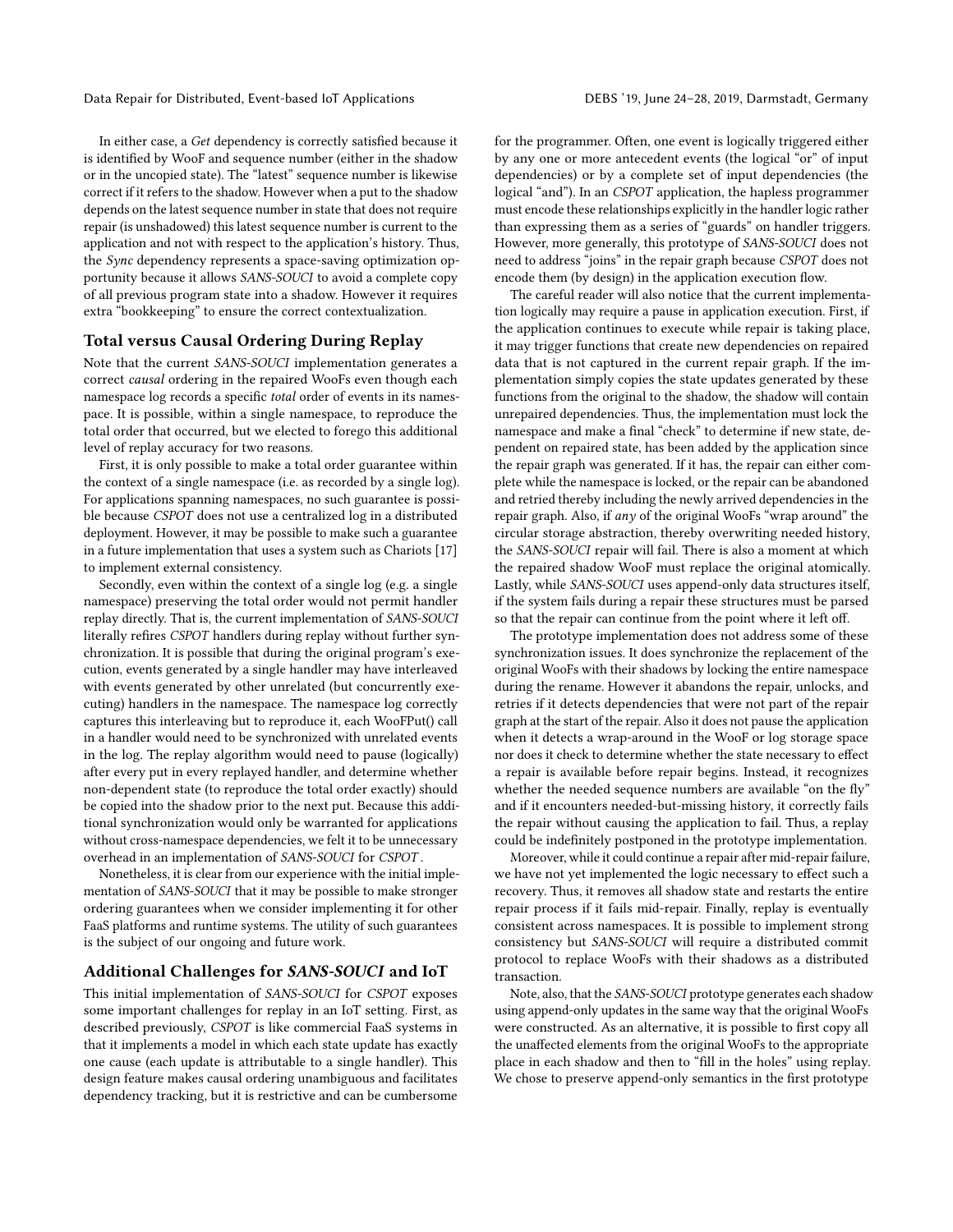of SANS-SOUCI for durability reasons, but we plan to explore the alternative as a possible optimization.

We do not, as yet, have enough experience with SANS-SOUCI "in the wild" to be able to judge the effects of these implementation properties or profitable optimizations. For example, as a debugging aid (e.g. to experiment with handler replacement using historical data) preserving the total order of event replay (at the expense of resiliency) may be warranted whereas in a data integrity setting the specific order of unrepaired data in WooF may not matter. The current SANS-SOUCI implementation for CSPOT will serve as a vehicle for investigating these questions in our future work.

### <span id="page-7-0"></span>**EVALUATION**

We evaluate SANS-SOUCI using two serverless applications originally developed for CSPOT. We use these applications to show SANS-SOUCI's capability to repair the application history and to compare the performance with and without SANS-SOUCI integrated with CSPOT. These applications are designed to run on edge and cloud resources that relatively well-provisioned memory, disk, and operating system capabilities. In particular, they require numerical libraries that are not available or are too large to be hosted across a spectrum of device scales.

Thus, we also implemented a set of micro-benchmarks that are more portable than the IoT applications to further investigate the performance overhead introduced to each CSPOT API call by SANS-SOUCI across device scales. We first overview our experimental methodology along with the applications and micro-benchmarks, and present our empirical results.

Our results focus on the overheads introduced by SANS-SOUCI with respect to application functions rather than end-to-end application performance to avoid an overly optimistic assessment. For example, the Temperature application (described below) executes on a 5-minute duty cycle when deployed for production use. In one deployment, it has been in continuous operation for almost 18 months. During that period, there have been several outages where SANS-SOUCI could have effected a repair. Had it been available, the total time required to repair these outages would have been approximately 50 seconds over the entire 18 month time period. The long-lived nature of the IoT applications implemented using CSPOT, characterized by possibly intensive computations executed on relatively long duty cycles could obscure the true "costs" associated with SANS-SOUCI. Thus, we study the overheads on an application component basis rather than as a fraction of end-to-end execution performance.

#### 4.1 Experimental Methodology

We use a cloud environment, a Raspberry Pi device (representing an edge computing device), and an ESP8266 microcontroller to evaluate the SANS-SOUCI implementation. To evaluate the applications, CSPOT is installed on a campus-level private cloud (approximately 1500 cores) managed using Eucalyptus 4.2.2<sup>[8](#page-7-1)</sup>. We use a m3.2xlarge instance type having 4 CPUs (each 2.8 GHz) and 4GB of memory and Eucalyptus is configured to use KVM and Virtio for VM hosting. The instances are located in the same availability zone which interconnects physical hosts using switched 10Gb Ethernet. Each

<span id="page-7-5"></span>

Figure 5: The Temperature prediction application structure

VM instance runs CentOS 7.6 and Docker 18.09 as the container engine. The portable micro-benchmarks run on the same cloud environment and a Raspberry Pi 3 Model B+ device. The device has Raspbian 9 installed and has an ARM Cortex-A53 1.4GHz CPU and 1GB SRAM. To host serverless platform, we modified CSPOT version 1.0 to include necessary logging to implement SANS-SOUCI. We also run the benchmarks on the ESP8266 microcontroller which has an 80 MHz RISC CPU with 80 KB of memory and 4 MB of flash storage. The microcontroller runs CSPOT as a native operating system. The source code for CSPOT, SANS-SOUCI, the sample applications, and the micro-benchmarks are open sourced <sup>[9](#page-7-2)</sup>.

The first sample application implements a "virtual" meteorological temperature prediction sensor using the on-board CPU thermometer. To avoid the need for an additional external thermometer (thereby freeing an I/O port on simple IoT devices) the application monitors internal CPU temperature and regresses it against temperature readings (employing a number of data conditioning techniques to improve the regression) taken from a weather station or remote thermometer (shared among all IoT devices in a deployment). In this paper, we use a Raspberry Pi as the IoT controller to aid in instrumentation and debugging and an externally connected DHT<sup>[10](#page-7-3)</sup> humidity and temperature sensor as "ground truth."<sup>[11](#page-7-4)</sup> The data conditioning and regression are numerically and memory intensive computations. Thus, the typical application deployment sends CPU temperature measurements either to an edge cloud (e.g. a small x86 cluster running private cloud software) sited in an out building, a private cloud, or a public cloud.

Figure [5](#page-7-5) shows the structure of the application. To evaluate SANS-SOUCI, we use two VM instances to host the application in the private cloud. One instance stores the CPU temperature readings and generates and stores the "virtual" sensor values (i.e. uses the regression coefficients to produce a "predicted" outdoor temperature using CPU temperature as the explanatory variable). The other instance stores the DHT sensor readings and computes and stores the regression coefficients when ever a new "ground truth" reading is available. The application uses the CSPOT WooF storage abstractions and event handler mechanisms described previously in Section [3.2.](#page-5-2)

When a new CPU temperature reading is put to the CPU WooF, it triggers a prediction handler. The handler gets the latest regression coefficients (erroring out if there are none yet), generates a predicted outdoor temperature, puts the result to the prediction WooF. Asynchronously, when the DHT sensor reports a temperature reading, a thread running on the sensor puts the reading to the DHT

<span id="page-7-1"></span><sup>8</sup><http://www.eucalyptus.cloud>

<span id="page-7-2"></span><sup>9</sup><https://github.ucsb.edu/rich/cspot>

<span id="page-7-3"></span><sup>10</sup>https://www.adafruit.com/product/393

<span id="page-7-4"></span> $11$ This sensor synthesis application is used in the field, but when deployed in a nonexperimental setting, the sensor controllers are microcontrollers and not small Linux platforms.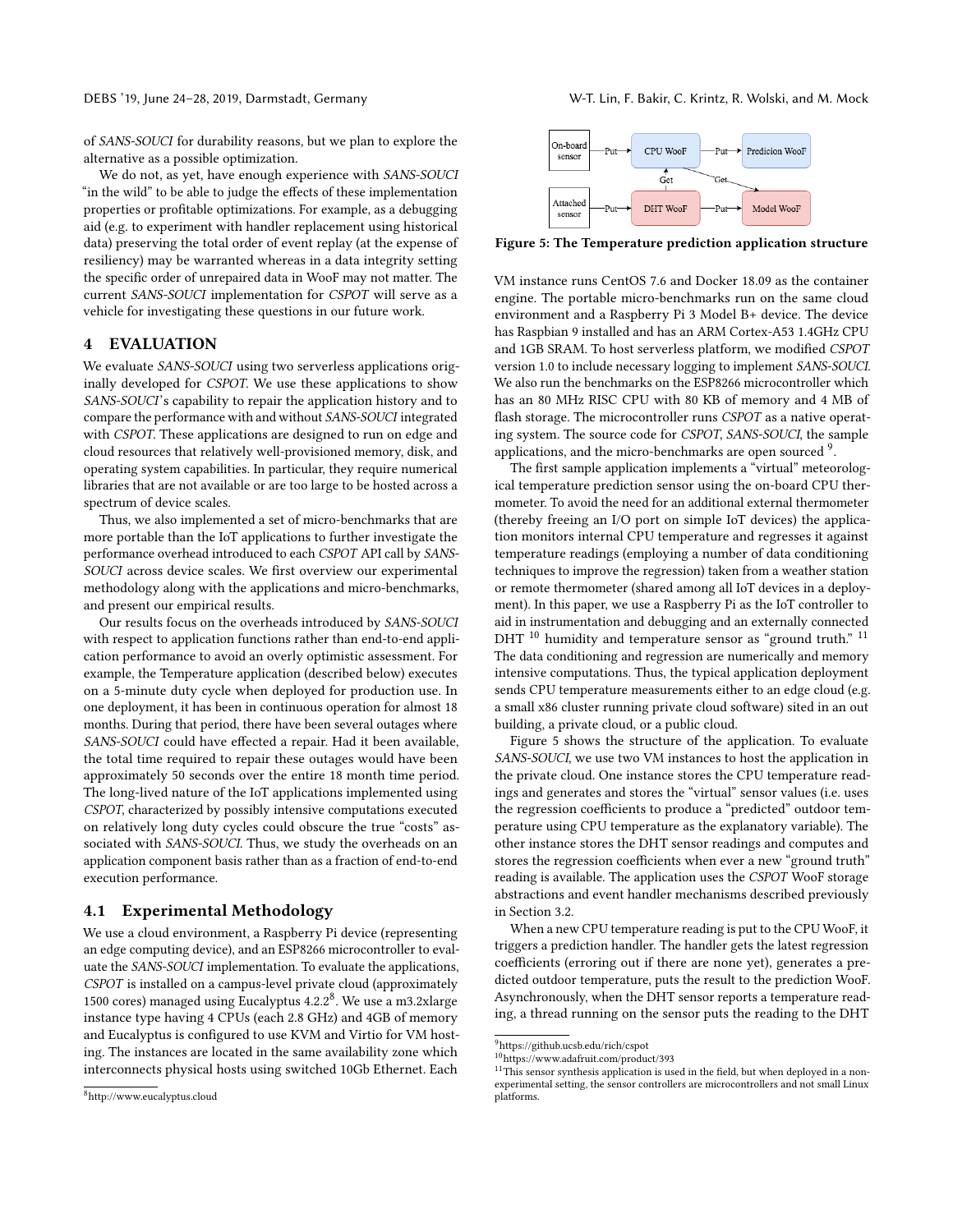<span id="page-8-1"></span>

<span id="page-8-2"></span>Figure 6: The CPU temperature and DHT sensor readings



Figure 7: The prediction error before and after repair

WooF, thereby triggering the regression handler. The regression handler uses the latest CPU temperature and DHT sensor readings to generate new regression coefficients (based on the latest data) and puts it to the model WooF.

We placed a Raspberry Pi in an outdoor environment and collected four days worth of data to run the application. It sends its CPU temperature to a private cloud triggering a CSPOT handler there. The collected data consists of 1152 CPU temperature readings and 1152 DHT sensor readings (one reading every 5 minutes over four consecutive days). Each run of the application generates 79,316 log events in total. To demonstrate SANS-SOUCI's ability to repair application history, we simulate data blackout (a frequent occurrence in the real deployments where the microcontroller uses Xbee [12](#page-8-0) radios to communicate) by manually replacing one day of CPU temperature readings with stale data, as shown in Figure [6.](#page-8-1) After feeding the application with the data with the blackout period, we then use the correct CPU readings that were removed earlier to repair the application history. Figure [7](#page-8-2) shows the prediction errors before and after the repair. Because of the stale CPU reading, the error before repair spikes to a maximum of 25 degree Fahrenheit during the data blackout. However, after repaired, the application manages to generate predictions with an error within 2 degrees Fahrenheit. While this test is contrived so that we could run it in a

<span id="page-8-4"></span>

Figure 8: The Runs Test application structure

controlled environment, it reflects the types of outages that the application experiences in its various non-experimental deployments. Indeed, drop out caused by "late" data delivery in this application served as one of the motivations for this work.

The second sample application is a CSPOT programming exam-ple that implements the Wald-Wolfowitz Runs Test<sup>[13](#page-8-3)</sup> for pseudorandom number generators. Its true function is as a CSPOT exemplar, illustrating a strategy for translating multi-threaded programs to the event-driven abstractions implemented by CSPOT, but it also correctly implements the Runs Test.

Figure [8](#page-8-4) shows the structure of the application. The application consists of three handlers: a handler to generate a stream of random numbers (denoted R-handler in the figure), a handler to generate the Wald-Wolfowitz Runs Test statistic (denoted S-handler), and a handler to generate Kolmogorov-Smirnov<sup>[14](#page-8-5)</sup> test statistic comparing a sample of Runs Test statistics to a sample from a Normal distribution having the same sample mean and variance (denoted KS test). This application uses only a single instance in our experiments although the WooFs and handlers can be distributed. Further, the pseudo-random number generator we test in this application is the Mersenne Twister  $^{15}$  $^{15}$  $^{15}$  which is known to have good randomness properties. Thus, "ground truth" is a KS statistic that is less than a KS critical value comparing the distribution of Runs Test statistics (over a sample of runs) to a sample from a Normal distribution (having the same mean and standard deviation) for significance level  $\alpha$  = 0.05. That is, with a Mersenne Twister pseudo-random number generator, we'd expect a KS test comparing a sample of Runs test statistics to a Normal to fail to show a difference at  $\alpha = 0.05$  if the test is working correctly.

The application is initialized with the sample size and number of samples to use. When initiated, it triggers the R-handler to generate a new random number which it puts to a sample WooF. It also triggers another R-handler, passing an iteration count, by putting the modified argument structure to the generator WooF.

The R-handler triggers a put to the S-handler when it has accumulated enough data in the sample WooF. The S-handler gets the values from the sample WooF and computes a Runs Test statistic which it puts to the Runs-test WooF. After all iterations (each one producing a Runs Test statistic from a full sample) are finished, the S-handler triggers the K-handler to get the values from the Runstest WooF, generate an empirical sample from a Normal distribution having the same sample mean and variance as that computed from

<span id="page-8-0"></span><sup>12</sup>https://en.wikipedia.org/wiki/XBee

<span id="page-8-3"></span> $\overline{^{13}{\rm \bf https://en.wikipedia.org/wiki/Wald-Wolfowitz\_runs\_test}}$ 

<span id="page-8-5"></span> $^{14}{\rm https://en.wikipedia.org/wiki/Kolmogorov-Smirnov_test}$  $^{14}{\rm https://en.wikipedia.org/wiki/Kolmogorov-Smirnov_test}$  $^{14}{\rm https://en.wikipedia.org/wiki/Kolmogorov-Smirnov_test}$ 

<span id="page-8-6"></span><sup>15</sup>https://en.wikipedia.org/wiki/Mersenne\_Twister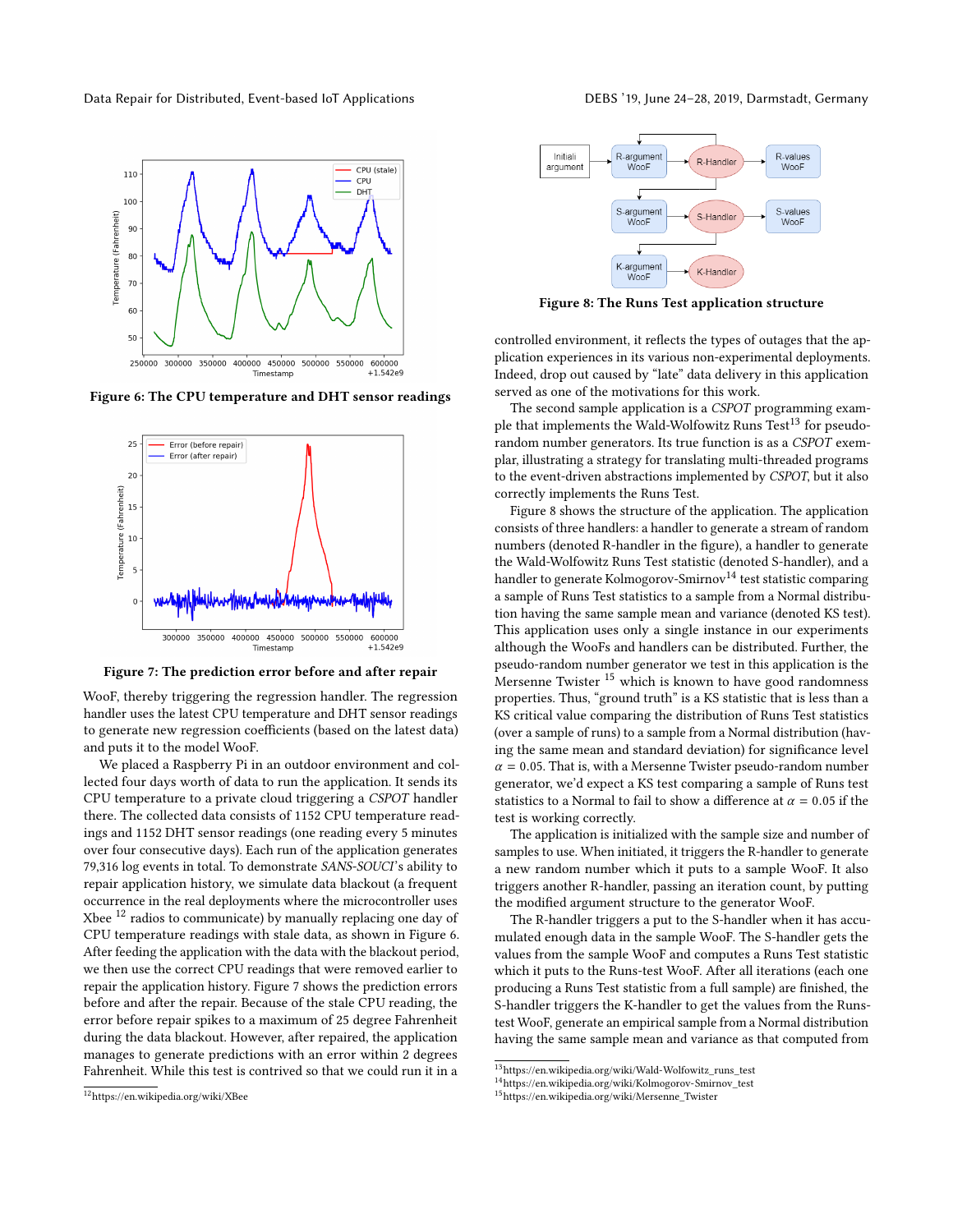<span id="page-9-0"></span>

|               |      | KS stat Critical value |
|---------------|------|------------------------|
| Before repair | 0.31 | 0.192065               |
| After repair  | 0.15 | 0.192065               |

<span id="page-9-1"></span>Table 2: Applications average elapsed time in seconds with and without SANS-SOUCIover 10 separate experiments. Standard deviations are shown in parentheses.

|                              | Temp. App.      | Runs Test App. |
|------------------------------|-----------------|----------------|
| Cloud $w/o$ extra events     | 115.98s(1.63s)  | 2.84s(0.12s)   |
| Cloud $w$ extra events       | 118.56s (0.97s) | 2.94s(0.09s)   |
| Cloud w/ SANS-SOUCI          | 118.97s (1.46s) | 3.12s(0.15s)   |
| Total replay overhead (time) | 2.99s           | 0.28s          |
| Total replay overhead (%)    | $2\%$           | 10%            |

the Runs-test WooF values, and to generate a KS test statistic comparing the sample from the Normal to the Runs-test WooF values.

For the purposes of evaluation, we use this application exemplar in two ways. As with the "virtual" temperature sensor application, we show that SANS-SOUCI is able to repair application history by replaying dependent events with new data. We also show how SANS-SOUCI can also be used as a development or debugging aid by replaying application execution after replacing a handler with a different version. To demonstrate this ability, we intentionally "broke" the random number generating function in the R-handler by having it replace every fourth value with zero in the stream of values it produces. Then, we fixed the R-handler, and use the same arguments to replay the application again. By comparing the output before and after the repair, we can see the different KStest results of the numbers generated by two versions of random number generator.

Table [1](#page-9-0) shows the KS-test before and after the repair. Before repair (i.e. with the broken generator), the KS statistics correctly shows that the sample of Runs test statistics differs from a Normal at significance level  $\alpha = 0.05$ . However, after the repair, the KS stat becomes 0.15, which is less than the critical value, i.e., the "fix" repaired the application.

### 4.2 Replay Overhead

To evaluate replay overhead, we inserted timers at the entry and exit of all handlers that are triggered to time the application. Each application was executed 10 times on the campus private cloud with correct data input and working handler. After each run, the sum of all handler execution time was recorded.

Table [2](#page-9-1) shows the average execution time with SANS-SOUCI and without SANS-SOUCI. The original CSPOT does not log PUT events that do not require a handler, GET, and LATEST\_SEQNO events (these are needed by SANS-SOUCI for dependency tracking but not by CSPOT to implement handler activation). We separate the overhead introduced by SANS-SOUCI into the overhead associated with the necessary additional logging and the overheads associated with SANS-SOUCI processing during replay.

For the temperature prediction application, each run takes 115.98 seconds on average with the unmodified version of CSPOT. After adding the logging of handlerless PUT, GET, and LATEST\_SEQNO

<span id="page-9-2"></span>Table 3: Average execution time in milliseconds over 10 experiments for each task in repair request. Standard deviations are shown in parentheses.

| Task                 | Execution time |
|----------------------|----------------|
| Dependency discovery | 2632ms (76ms)  |
| Merging global log   | 1426ms(61ms)   |

events, the average time increases to 118.56 seconds. With SANS-SOUCI fully implemented, each run takes 118.97 seconds on average, that is 2.57% of execution overhead. This overhead mainly comes from the additional logging required by SANS-SOUCI. If compared to the CSPOT version which logs these events (but does not implement other SANS-SOUCI functionality), the overhead is merely 0.35%. For the random number generator application, each run takes 2.84 seconds in average without extra logging and 2.94 seconds with extra logging. With SANS-SOUCI fully implemented, each run takes 3.12 seconds on average, which translates to 3.52% of logging overhead and 6.12% of SANS-SOUCI execution overhead.

For the Runs Test application, the overheads are lower in absolute terms but higher as a percentage (approximately 10% on average). Its computational intensity is significantly less than for the Temperature application meaning the overheads associated with the runtime environment are a larger fraction of overall execution time.

#### 4.3 Log Processing Overhead

In this section, we describe the overhead associated with generating the repair graph necessary to enable replay. To generate the graph, SANS-SOUCI must "discover" the causal dependencies associated with the "root" of each repair. If the application uses only a single namespace, these dependencies are recorded in the log associated with the namespace. However, when the application spans namespaces, SANS-SOUCI first gathers the logs for all the namespaces and merges them into a global log to create a total order of application events that preserves causal order. It then uses the global log to identify the causal dependencies associated with each "root."

To understand the performance of dependency discovery and log merging, we run the Temperature application on the campus cloud described in the previous section and time the repair request 10 times. Table [3](#page-9-2) shows the recorded time for each task.

Recall that with SANS-SOUCI enabled the Temperature application generates 79,316 logged events (which CSPOT stores in approximately in 55 megabytes) each run covering four days of measurement history. Parsing this event log to discover and build the repair graph requires approximately 2.6 seconds on average. If the application uses two separate name spaces (one containing CPU measurements and the predicted CPU values and the other containing all other WooFs) then average time to merge the logs from these namespaces is 1.4 seconds. These results are both application and deployment specific. That is, the complexity of the repair graph and also the distribution of WooFs among namespaces will affect both the discovery and merge times. However as an example, they indicate that the overhead associated with a repair is low.

Specifically, from Table [2,](#page-9-1) a SANS-SOUCI replay adds approximately 3 seconds to a 115 second execution time to the Temperature application when using unmodified CSPOT . Each repair will then impose an additional 2.6 seconds to parse the log and, if spanning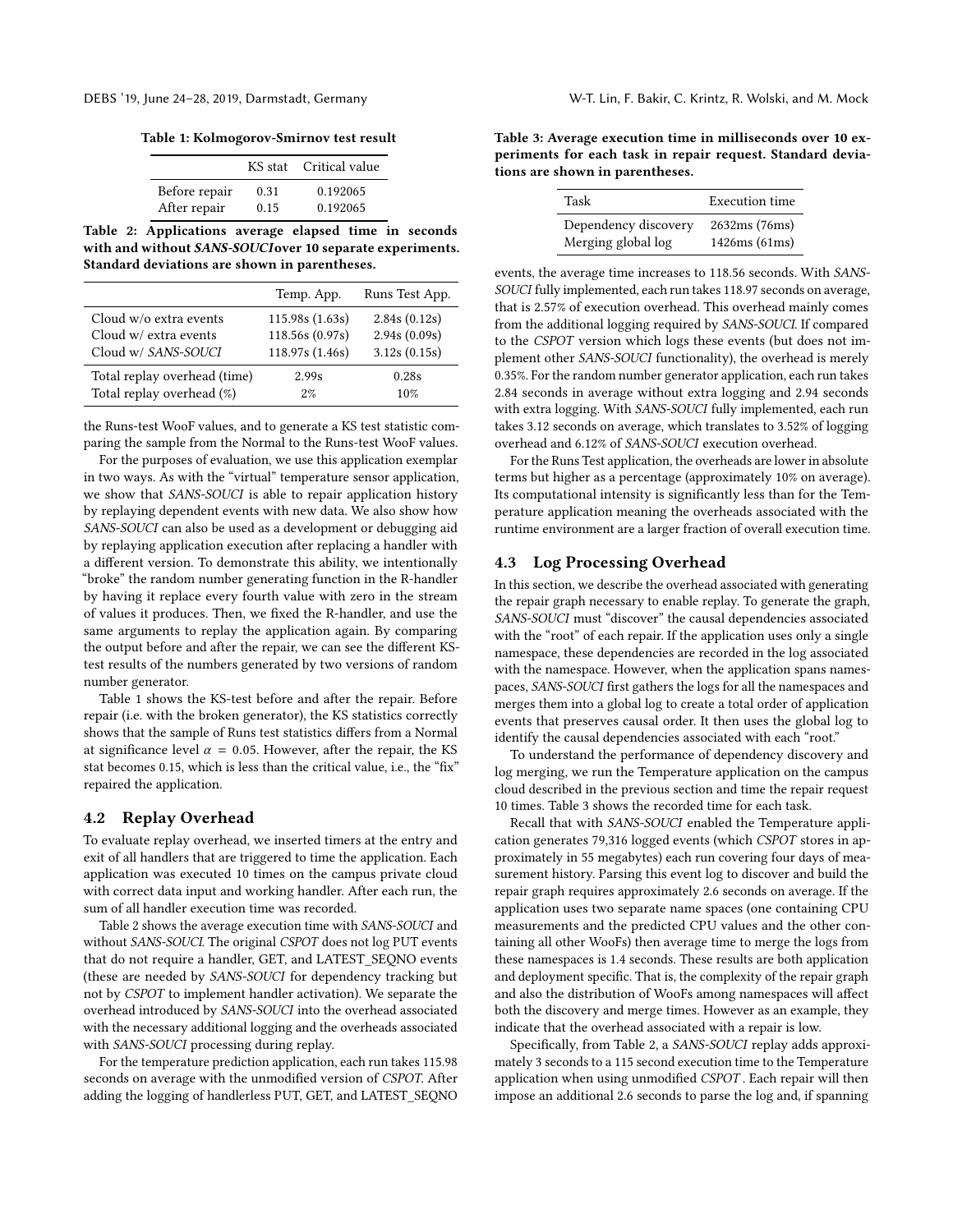<span id="page-10-1"></span>

| Name           | Description                                             |
|----------------|---------------------------------------------------------|
| Put            | Put 1,000 elements to the WooF                          |
| Get            | Randomly get 1,000 elements from the WooF               |
| GetLatestSeqno | Get the latest sequence number 1,000 times              |
| Replication    | Replicate a 4k data object from edge device<br>to cloud |

#### Table 4: Micro-benchmarks

namespaces, a further 1.4 seconds to gather and sequence the global log. Even when a repair is effected, the overall additional overhead introduced by SANS-SOUCI is under 10% for this application.

# 4.4 Micro-benchmarks

To better understand the overhead imposed by SANS-SOUCI on each CSPOT API call along with the SANS-SOUCI performance during the repair, we implemented a set of micro-benchmarks as listed in Table [4.](#page-10-1) We ran these micro-benchmarks 100 times (each consisting of a batch of 1000 invocations) and recorded the average with three versions of CSPOT: the original version without extra dependency events logged, with the additional events needed by SANS-SOUCI logged, and with the SANS-SOUCI fully integrated. We also ran the micro-benchmarks, repaired the entire benchmark data history using the same input, and timed the operations during the full repair. In each micro-benchmark, we insert timers at entry and exit of the each application function. We present the average execution times and standard deviations in microseconds (us) in Table [5](#page-11-13) for each micro-benchmark. Note that no additional PUT events are required by SANS-SOUCI for the Put benchmark making the timings with and without these events the same.

On the cloud, adding SANS-SOUCI events introduces roughly 6us, on average. On the Raspberry Pi, adding extra logging adds roughly 15us, on average, while on the microcontroller the addition overhead due to logging is 16us, on average. SANS-SOUCI doesn't seem to introduce any overhead to WooFPut and WooFGet, mainly because SANS-SOUCI only needs to check whether the WooF is in repair mode (i.e. a boolean test). If so, the put and get request will be redirected to the shadow WooF. If the WooF is not being repaired, there's no additional performance overhead introduced. However, if the WooF is being repaired, CSPOT needs to open the shadow WooF and redirect the request to it, hence the overhead. For each WooFPut request, the overhead during repair is 42us on the cloud, 176us on Raspberry Pi, but we did not measure any noticeable overhead on the microcontroller. For each WooFGet request, the overhead is 16us on the cloud, and 6us on the microcontroller, but we did not observe overhead on Raspberry Pi.

For WooFGetLatestSeqno request, since it needs to record the mapping between the caller WooF's sequence number and the callee WooF's latest sequence number, even if the callee WooF is not in repair mode, there is a slight overhead introduced. During repair, WooFGetLatestSeqno also needs to find the latest sequence number in the mapping corresponding to the caller WooF's sequence number, introducing more overhead. In the cloud environment, to implement SANS-SOUCI, each WooFGetLatestSeqno request requires an additional 10us. During repair, the overhead doubles to 20us. On the microcontroller, we have not yet implemented the sequence

number mapping for the Sync dependency, so the overhead for WooFGetLatestSeqno is left out. That is, the current SANS-SOUCI implementation for the microcontroller stops the application during repair, making the Sync dependency superfluous. Again, we did not observe any overhead on Raspberry Pi and are still investigating the reason why SANS-SOUCI does not seem to introduce overhead to WooFGet and WooFGetLatestSeqno on this platform.

Finally, we also evaluate the end-to-end overhead from edge device to a private cloud. In the "Replication" benchmark, we installed CSPOT on a Raspberry Pi located in a research laboratory located on the same university campus hosting the private cloud. The network interface attached to the Raspberry Pi is a 1 Gb/sec Ethernet and all traffic between this edge device and an instance in the cloud running CSPOT traversed the shared campus network. Both edge and cloud systems use NTP [16](#page-10-2) to synchronize their internal clocks using a campus NTP server.

The benchmark first puts an object with 4 kilobyte payload to the Raspberry Pi, triggering a handler which reads the local clock to generate a timestamp that it embeds in the 4K payload. It then forwards the object to the private cloud instance. Upon its arrival, a handler is triggered on the cloud instance which takes another timestamp. We then record the difference of the timestamps as the end-to-end latency to replicate a 4K data object from the edge device to the private cloud.

We ran the benchmark, requested a repair, and then ran it again to evaluate the overhead SANS-SOUCI introduces to a simple crossnetwork replication. We repeated the process 100 times and show the average in Table [6.](#page-11-14) It takes 39.32 milliseconds to replicate a data object from edge to cloud, on average. To replay the replication and repair the WooF requires 40.27 milliseconds. That is, for a simple replication task which is not computationally intensive, SANS-SOUCI introduces additional 0.95 milliseconds, which equates to 2.4% of overhead.

# <span id="page-10-0"></span>5 RELATED WORK

Our work builds upon and extends a large body of related work on causal dependency tracking and record/replay. Causal dependency tracking is useful for a wide variety of applications including debugging, provenance tracking, auditing, speculation, and accounting, among others [\[10,](#page-11-7) [11,](#page-11-8) [14,](#page-11-15) [18,](#page-11-16) [19\]](#page-11-9). [\[11\]](#page-11-8) provides such support for serverless applications through cloud services and across cloud regions and public cloud deployments. [\[14\]](#page-11-15) combines causal tracing with dynamic instrumentation for user-guided, low-overhead application monitoring. We combine it with append-only, persistent data structures, and the FaaS programming model, to enable fast data repair and replay in distributed, heterogeneous settings.

Some record/replay systems leverage causal relationships to facilitate distributed debugging and exploration [\[1](#page-11-17)[–4\]](#page-11-18), and deterministic replay and simulation [\[5,](#page-11-19) [12,](#page-11-20) [16\]](#page-11-21). The authors in [\[12\]](#page-11-20) checkpoint applications and intercept system/API calls to facilitate simulated and deterministically reproduced runs of a program. Determinism is captured using a logical clock inserted into messages. The authors of [\[16\]](#page-11-21) investigate retroactive programming – support for reprogramming application histories. They combine the use of FaaS and causal event capture but change the FaaS programming model

<span id="page-10-2"></span> $\rm ^{16}$  http://www.ntp.org